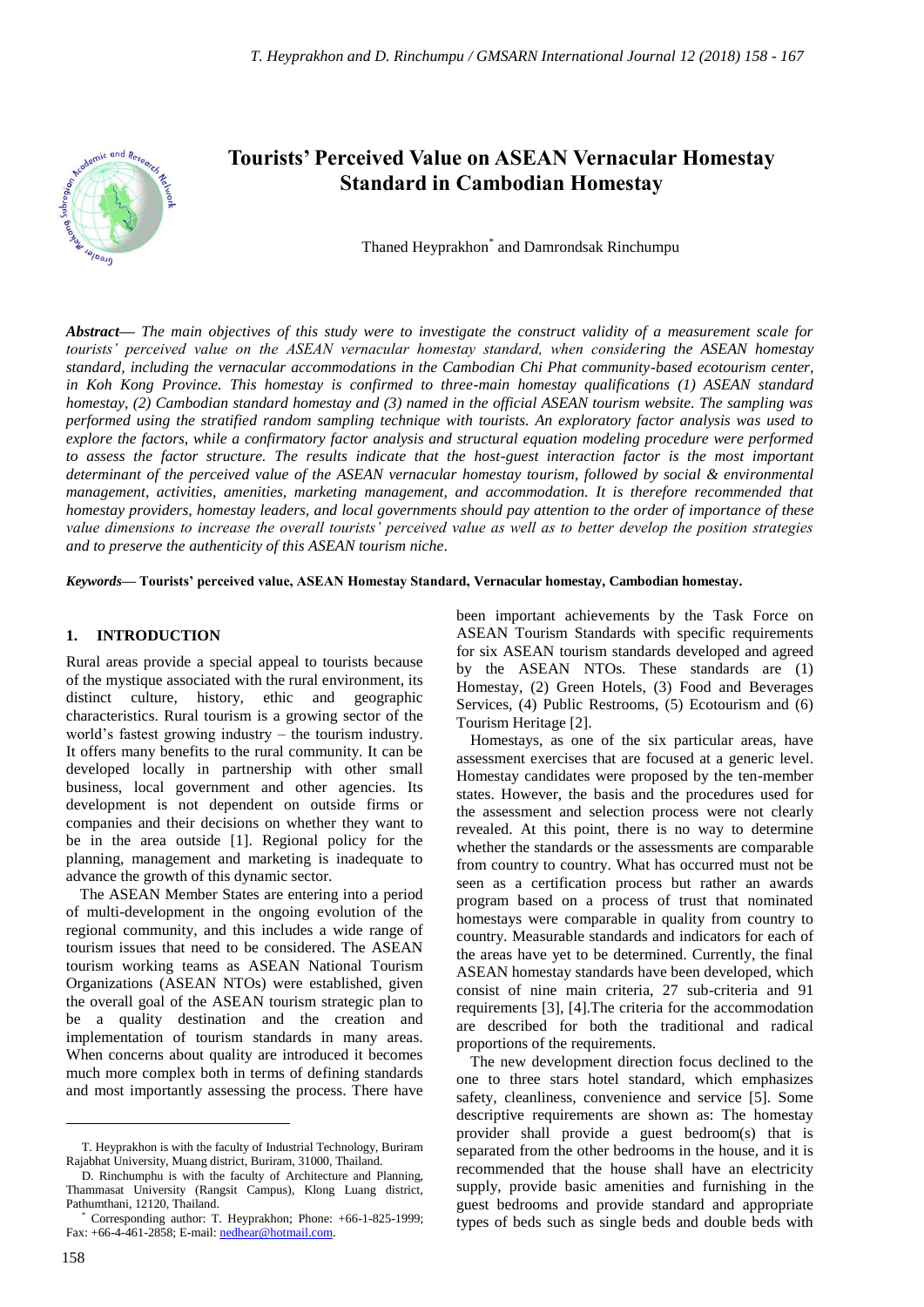comfortable mattresses and pillows [3].

Nevertheless, some requirements are emphasized to take care of the vernacular dwelling and their authenticity, such as: Accommodation (The House): The design and building materials shall reflect the vernacular architecture and local identity [3]. At the same time, for homestays in Relau, Malaysia, 19 families were motivated to join the homestay program. There were certain requirements and guidelines set by the tourism authority to qualify for patronages. The availability of sufficient space, the security of the house structure and level of quality and suitability, were important elements for eligibility to be homestay operation. Many residents could not participate simply because of their shabbylooking house conditions. These poorer proprietors of ancestral vernacular houses called Rumah Attap (Malay leaf-roofed house) Rumah Kaya (local wooden house) apparently were not considered suitable for the homestay program. Solid wooden houses and all-brick bungalows, both with large verandahs, were selected to accommodate the tourists. Nearly all the posh-houses in the villages have been included in the program [6].

As above, the directions of the ASEAN homestay standard should be complied with as a convenient standard for modern homestays as it ensures the vernacular houses reflect the local identity. For rural homestays which represent an authentic way of life, some responsiveness in homestay standardizing would improve the authentic houses to be in accordance with the standard"s criteria. This may cause major change to the vernacular houses, authentic communities and cultural landscapes abruptly. Additionally, most of the vernacular houses in ASEAN countries have a variety of identities and localities [7]. The vernacular houses can be defined as "architecture without architects" [8], which means architecture produced not by specialists but by the spontaneous and continuing activity of a whole people with a common heritage, acting within a community of experience, while vernacular houses in Chi Phat: community based eco-tourism, Koh Kong, Cambodia are defined from their way of life. Most of them are wooden houses in a simple style. The characteristics of ASEAN tourism homestays are mixed with the local culture together with aspects required by tourists. Rapid change without guidance may affect the vernacular houses or it may impacts in the local homestay community.

Chi Phat Community Based Eco-Tourism (CBET) is an award winning Cambodian vernacular homestay, for example, in 2010, Chi Phat was one of six CBET sites in Cambodia to win a USAID – sponsored award called *Hidden Treasures* for its sustainable development potential, one of the top three winners for the inspiring strries from destinations competition in 2012 organized by ITB Asia and Wild Asia and supporting partners, one od 11 winners chosen by the Dubai Municipality for the Dubai International Award for the Best Practices to Improve the Living Environment (DIABP) in 2014 and also the winner of the national tourism clean city, clean resort, good service and good hospitality award for 2014 - 2015 from the Cambodian Ministry of Tourism, and is featured as Cambodia"s "best ecotourism destination" in the *Lonely Planet* guidebook series as well. Chi Phat homestay also conformed to three-main homestay qualifications (1) ASEAN standard homestay, (2) Cambodian standard homestay and (3) named in the official ASEAN tourism website as a representative of an ASEAN standard homestay in Cambodia. A homestay appeals to guests who want to experience simple rural living or traditional lifestyles, forest adventures and to interact and have cultural exchanges with the host family for a nominal fee; therefore, it provides a meaningful learning experience for both the host and visitors.

Chi Phat Homestay could be regarded as a model or showcase that is renowned for its homestay management and community based tourism initiatives, as an example of the best practice. The analytic result of mostly tourists" perceived value of the ASEAN vernacular standard homestay shall reflect the accurate direction of ASEAN homestay development.



**Fig. 1. Vernacular Homestay in Chi Phat CBET.**

# **2. OBJECTIVES**

This study was purposed to investigate the construct validity of a measurement scale for tourists' perceived value in the ASEAN vernacular homestay standard context and to rank the importance of the value dimensions from the tourists' perspective.

# **3. ASEAN HOMESTAY STANDARD**

The ASEAN Homestay Standard 2015 is a part of the strategic direction of the ASEAN Tourism Strategic Plan, which aims to increase the quality of tourism services in the region. The indicators of the ASEAN homestay standard are criteria, sub-criteria and requirements. The prerequisite entry requirements [3] are the following:

1. The village shall have a minimum of five registered homestays.

2. The homestay must have been in operation for at least two years at the time of application.

3. All homestay providers shall be free from criminal records.

4. All homestay providers shall be in good general health.

ASEAN homestay criteria and sub-criteria [3] are the following: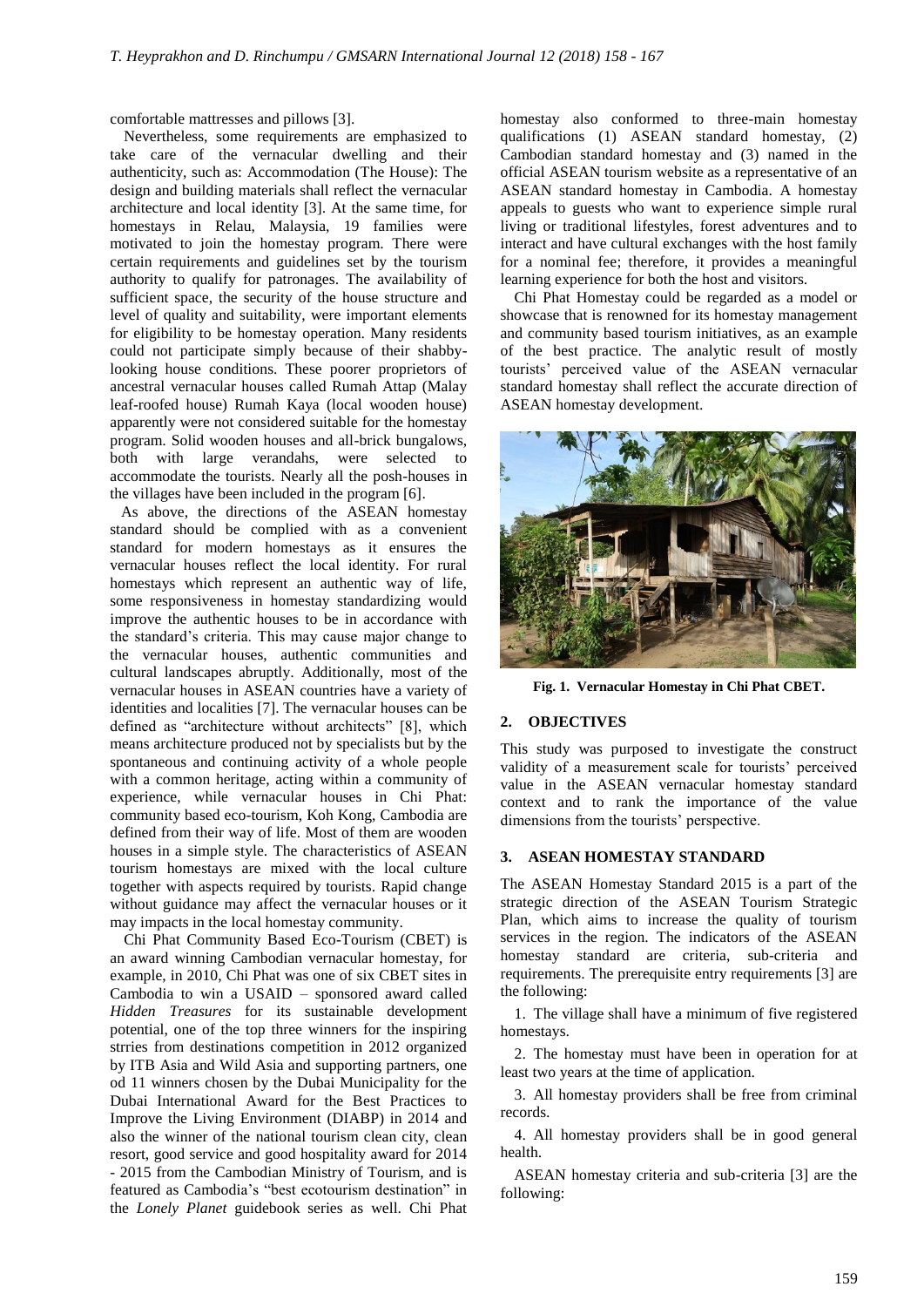Criteria 1: Host (weightage: 5%)

- 1. The village and community
- 2. Homestay provider

Criteria 2: Accommodation (weightage: 10%)

- 1. The house
- 2. The bedroom
- 3. The toilet/bathroom

Criteria 3: Activities (weightage: 20%)

- 1. Village and community-based activities
- 2. Surrounding activities
- 3. Authenticity

Criteria 4: Management (weightage: 15%)

- 1. Leadership
- 2. Organization
- 3. Database
- 4. Capacity building and training
- 5. Collaboration

Criteria 5: Location (weightage: 5%)

1. Accessibility

Criteria 6: Hygiene and cleanliness (weightage: 15%)

- 1. House (bedroom, kitchen and toilet)
- 2. Surrounding compound
- 3. Food preparation

Criteria 7: Safety and Security (weightage: 10%)

- 1. Safety training
- 2. Safety features for facilities/activities<br>3. Briefing on safety aspects
- 3. Briefing on safety aspects
- 4. Emergency rescue and evacuation

Criteria 8: Marketing and Promotion (weightage: 10%)

- 
- 1. Promotion activities<br>2. Partnership with tour Partnership with tour operation
- 3. Web marketing

Criteria 9: Sustainable (weightage: 10%)

- 1. Economic sustainability
- 2. Environmental sustainability
- 3. Socio cultural sustainability

The ASEAN Homestay Standard for the year 2015 consists of four prerequisite entry requirements, nine criteria, 27 sub-criteria and 91 requirements [3]. The more significant indicators have a greater weightage in scoring, and because of the different number of subcriteria and requirements for each criteria, there is an effect on the weightage proportion for each requirement of the homestay standard.

# **4. CHI PHAT VERNACULAR HOMESTAY**

In Southeast Asia, Cambodia is one of the most famous touristic destinations. Tourism has developed very fast since 1990s under the support of the international community and the government. Tourism is viewed as a sector pushing the increase in employment rate and economic growth.

In Koh Kong province, one of the promising ecotourism sites is Chi Phat Community Based Ecotourism (Chi Phat CBET) located in Chi Phat commune, Thmor Bang district, Koh Kong province, Cambodia. Chi Phat commune is comprised of four villages: Chi Phat, Chaom Sla, Kam Lort and Teuk Laork. CBET information center is located in Chi Phat village, which functions as a gathering for merchandises, villagers, as well as tourists.

Accessibility by boat or a rough motorcycle journey, Chi Phat located within the rainforest of the Southern Cardamom Protected Forest. This rural village was once a military base for the Khmer Rouge regime from 1975 – 1979. Most villagers are poor Khmer people who migrated into the area in the mid-1990s to work in logging for construction, supplementing their income through hunting, fishing and subsistence farming. The area is also home to Khmer Dauem people, the original indigenous inhabitants of the Cardamom forest [9].

Chi Phat community based ecotourism project was established in 2007 with technical and financial support from Wildlife Alliance, a U.S.-based non-governmental organization (NGO). Wildlife Alliance"s mission is "to combat deforestation, wildlife extinction, climate change and poverty by partnering with local communities and governments." This is accomplished in part by helping Cambodian villagers to develop alternate livelihood opportunities in ecotourism, thereby reducing threats to the local environment and wildlife. Training and ecotourism project capacity building in Chi Phat was funded by one-year grants from the international Union for the Conservation of Nature. Capacity building included training in ecotourism guiding, first aid, cooking, communication, leadership, business management, garbage management, and hosting in homestay; community activities to raise environmental awareness; and a study tour of another successful CBET Project in Cambodia. During 2006 to 2007 was the year of feasibility study and community consultant. In the following year, 2008, the development of the ecotourism project commenced, with the participation of 167 families. Today, year 2016, the participants are growing to 315 families and the Chi Phat CBET is marketed primarily as a "green" active/adventure, "laid back" and "undiscovered" alternative to mass tourism destinations [10]. Ecotourism activities include trekking, camping, mountain biking, birding, kayaking and village homestay.

In Chi Phat CBET, there are thirteen homestays. Guests sleep inside the house in the areas specified by custom as overnight guest areas. These areas are easily prepared when a guest arrives, requiring clean basic amenities and furnishing in the guest bedroom.

The homestays in Chi Phat CBET are conformed to the meaning of vernacular homestay as noted by Cohen [11], the rural-based homestay that the real authentic experience of staying with family, enjoying their hospitality, activities and pursuits, learning about different cultures, can best be found in rural areas, where people still have time and genuine friendship to offer to strangers. These rural based characteristics, which allow one to experience the aspects of a local culture, distinguish vernacular homestays from those in other contexts, while the vernacular tradition reflects the spatial, social and cultural values of those who create it [12].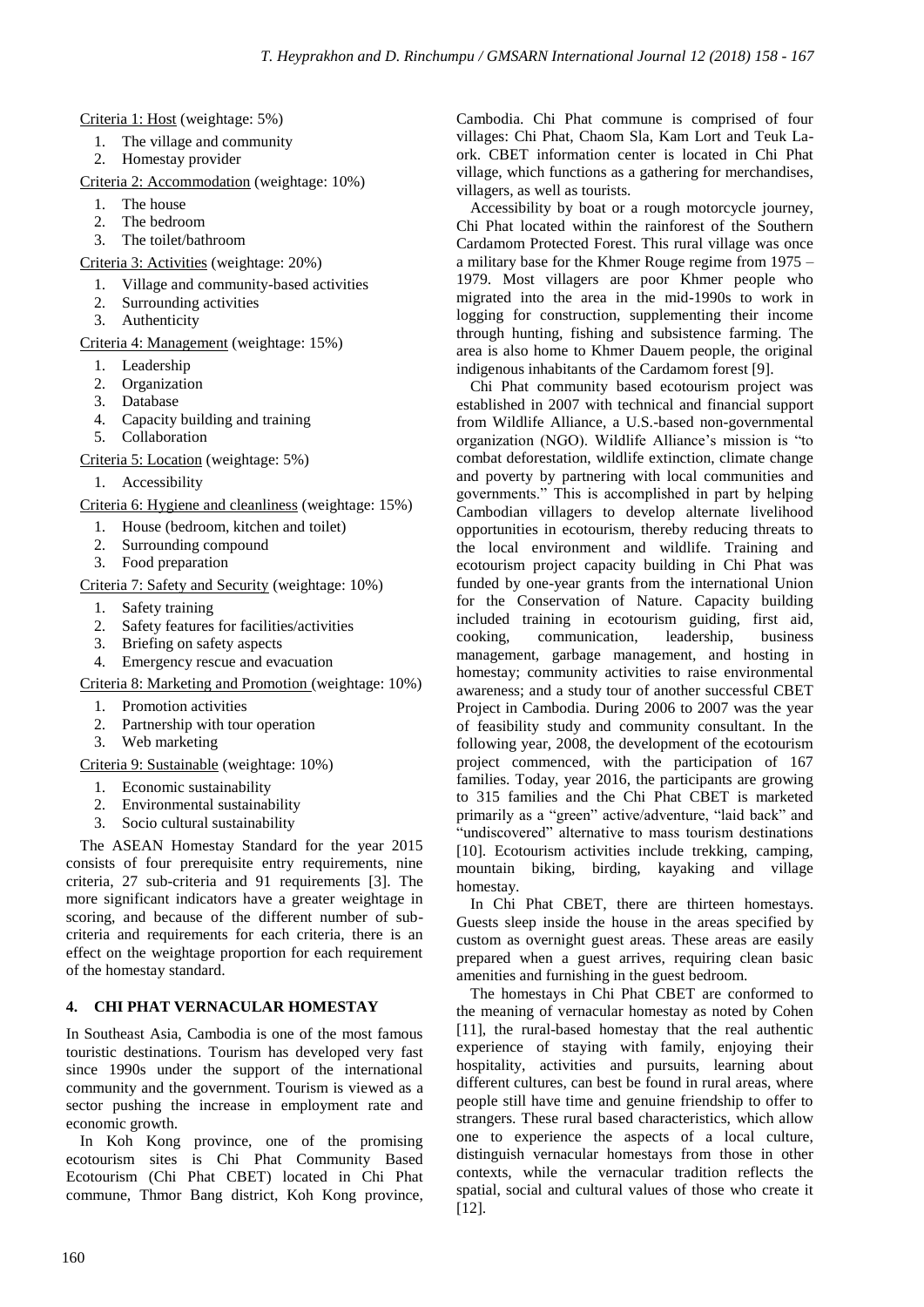

**Fig. 2. Bedroom for Tourists in Cambodian Homestay.**

## **5. DESTINATION PERCEIVED VALUE**

Perceived value has been widely discussed in the literature related to tourism and hospitality. Although perceived value has received growing attention in research, the concept of perceived value has not often been clearly operationalized [13], and it seems to vary depending on views and definitions [14]. Perceived value has been defined as "the consumer's overall assessment of the utility of a product based on perceptions of what is received and what is given" [15]. The Marketing of Science Institute (2006-2008) included perceived value in its list of research priorities for the year 2006-2008. These developments reflect the great interest that has been generated by the phenomenon of value creation among marketing researchers in both academia and industry [16].

In addition, organizations are increasingly recognizing that perceived value is the key factor in strategic management. Despite the growing focus on customer service in business-to-business marketing, when it comes to the perception of customer perceived value, product quality has a greater impact on the customer"s perceived value than service value [17]. The important role of perceived value was confirmed by Gallarza and Saura [18], who verified the existence of a perceived valuesatisfaction-loyalty chain. Overall, perceived value can be considered a subjective construct that will vary between consumers, between cultures, and over time [19].

#### **6. METHODOLOGY**

#### *Sample and data collection*

The homestay population in this study was the standard homestays in Cambodia that complied with the following conditions

1. They are named in the latest ASEAN Standard Homestay Directory Booklet, the ASEAN Homestay Directory 2010 collected by the Ministry of Tourism and Sports of Thailand [20]. There was 10-Cambodian homestays named in the directory.

2. They are named in the recently Cambodian Standard Homestays for the years 2015.

3. They are named on the official ASEAN tourism website [21] as representative of ASEAN Standard Homestays. There were three Cambodian homestays: (1) Chi Phat CBET, Koh Kong province, (2) Preah Rumkel CBET, Stung Treng province and (3) Chambok CBET, Kom Pong Speu province.

The three above conditions follow a method of sampling that involves the division of a population into smaller groups known as strata. In the stratified random sampling, the strata were formed based on the members' shared attributes or characteristics, and a random sample from each stratum was taken that was in a number proportional to the stratum's size when compared to the population.

The subset of the strata was condensed into Chi Phat CBET, located in Koh Kong province, Cambodia, as the only homestay that conformed to the above characteristics of the strata, and is representative of the ASEAN vernacular standard homestay in Cambodia.

**Table 1. Sample Characteristics**

| <b>Frequency</b>            | N                       | $\frac{0}{0}$ |
|-----------------------------|-------------------------|---------------|
| Gender $(n=55)$             |                         |               |
| Male                        | 31                      | 56.36         |
| Female                      | 24                      | 43.64         |
| Country of origin (n=53)    |                         |               |
| France                      | 13                      | 23.64         |
| United Kingdom              | 11                      | 20.00         |
| Germany                     | 8                       | 14.54         |
| U.S.A.                      | $\overline{7}$          | 12.73         |
| Netherland                  | 5                       | 9.09          |
| Canada                      | $\overline{\mathbf{4}}$ | 7.27          |
| Australia                   | 3                       | 5.45          |
| Switzerland                 | $\overline{2}$          | 3.64          |
| Age $(n=55)$                |                         |               |
| 20 - 25 years               | 13                      | 23.64         |
| $26 - 35$ years             | 31                      | 56.36         |
| $36 - 45$ years             | 6                       | 10.91         |
| $46 - 55$ years             | $\overline{c}$          | 3.64          |
| $56 - 65$ years             | $\overline{3}$          | 5.45          |
| Travel companion $(n=55)$   |                         |               |
| Friend                      | 25                      | 45.45         |
| Couple                      | 15                      | 27.27         |
| Family                      | 10                      | 18.18         |
| Alone                       | 5                       | 9.09          |
| Number of visit $(n=55)$    |                         |               |
| First time                  | 53                      | 96.36         |
| Second time                 | 2                       | 3.64          |
| The length of stay $(n=55)$ |                         |               |
| $2 - 3$ nights              | 43                      | 78.18         |
| $4-5$ nights                | 12                      | 21.82         |
| Expense/person/day $(n=55)$ |                         |               |
| $15 - 20$ USD.              | 26                      | 47.27         |
| $21 - 30$ USD.              | 18                      | 32.73         |
| $31 - 40$ USD.              | $\overline{4}$          | 7.27          |
| $41 - 50$ USD.              | 7                       | 12.73         |

This study was conducted at Chi Phat CBET. The population was the homestay tourists who visited Chi Phat CBET. The sampling was performed using the stratified random sampling technique with tourists, as the population, who spend at least one night at the homestay.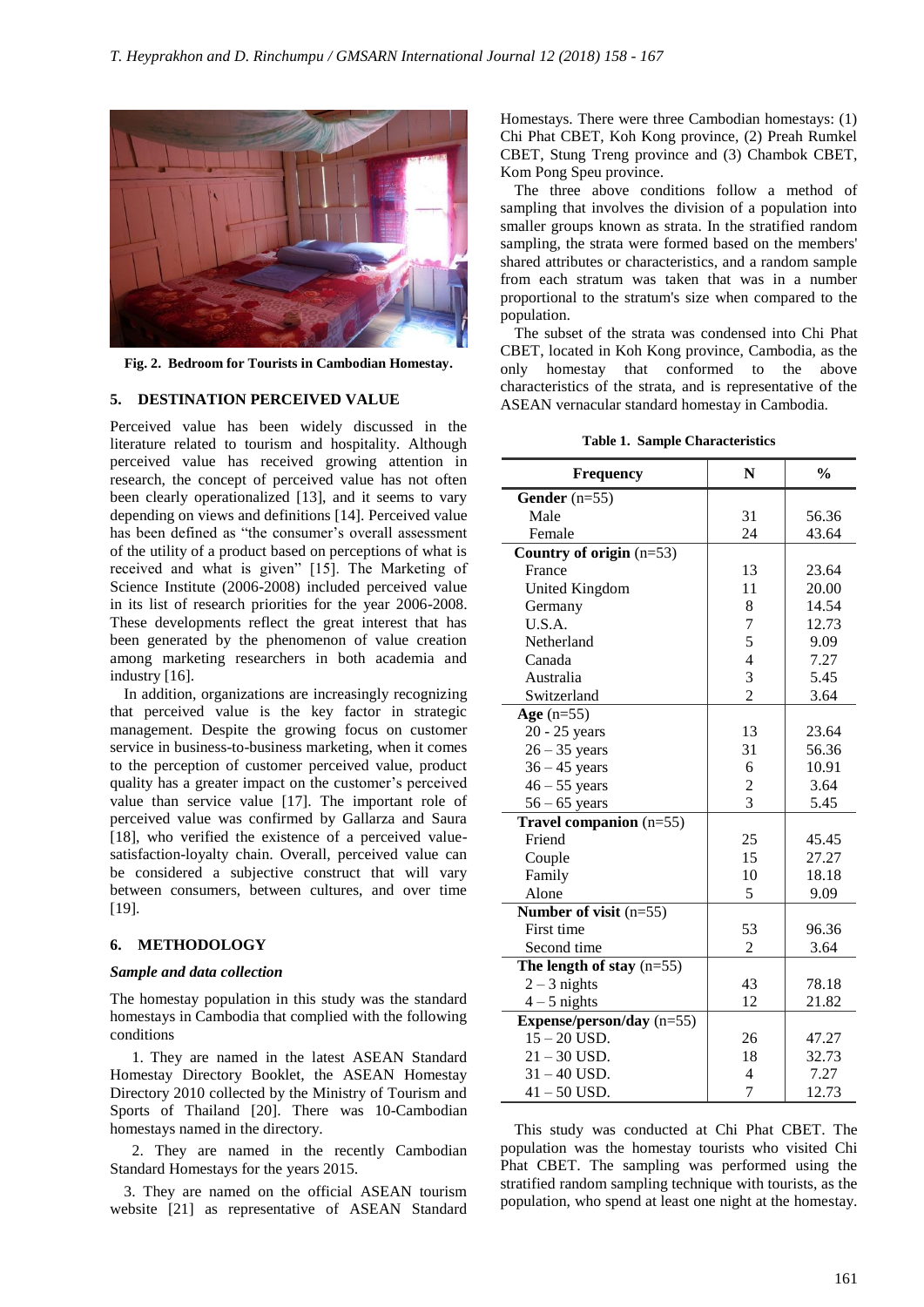Eligible homestay tourists of more than 18 years of age were be given the questionnaires at the end of the visit by the researcher and his assistants, who observed all the samples in all 13 homestay accommodations in April - June 2016. A deliberate effort was made to obtain a homogeneous representative sample by all international tourists. (see Table 1).

A total of 55 samples were obtained, which shows the sample size in this study was 2.78% of the yearly population. The sample size was calculated from the literature review on statistical tourism that stated a total of 1,800 visitors to Chi Phat Homestay in 2011 [22].

|  | Table 2. Statements of Variables on ASEAN Vernacular Standard Homestay |  |  |  |  |  |
|--|------------------------------------------------------------------------|--|--|--|--|--|
|--|------------------------------------------------------------------------|--|--|--|--|--|

| <b>Variables</b>                                                                                        | <b>References</b>                          |
|---------------------------------------------------------------------------------------------------------|--------------------------------------------|
| <b>Accommodations</b>                                                                                   |                                            |
| 1. Reflects vernacular architecture and local identity. (V1)                                            | [3], [23], [24], [25]                      |
| 2. Housing improvement matched locality. (V2)                                                           | [23], [24], [26], [27], [28]               |
| 3. In-house area has authentic preservation. (V3)                                                       | $[23]$ , $[26]$ , $[29]$                   |
| 4. House improved for guests' convenience. (V4)                                                         | [3], [25], [26]                            |
| 5. Provide basic amenities in bedroom(s) such as fan, mirror, electric socket,                          |                                            |
| mosquito net, etc. (V5)                                                                                 | [3], [30]                                  |
| 6. Provide basic amenities in local style such as mat, futon, etc. (V6)                                 | $[31]$                                     |
| 7. Provide standard furniture for guests such as beds with mattress, desk, chair,                       | [3], [25]                                  |
| mini cup board, etc. (V7)                                                                               |                                            |
| 8. Provide standard amenities in guests' bathroom such as sitting or squatting toilet                   | [3], [25]                                  |
| and other bathroom facilities. (V8)                                                                     |                                            |
| <b>Hygiene and Cleanliness</b>                                                                          |                                            |
| 9. Good hygienic and clean. (V9)                                                                        | [3], [23], [27], [30]                      |
| 10. Provide soap, shampoo, toilet tissue and towel. (V10)                                               | $[3]$ , $[30]$                             |
| <b>Host</b>                                                                                             |                                            |
| 11. Availability of information and community center. (V11)                                             | [3]                                        |
| 12. Introduction of house area and house members. (V12)                                                 | $[26]$ , $[31]$                            |
| 13. Communication skill. (V13)                                                                          | $[23]$ , $[26]$ , $[27]$ , $[30]$ , $[31]$ |
| 14. Host is friendly. (V14)                                                                             | $[32]$ , $[33]$                            |
| 15. Hospitality and good service. (V15)                                                                 | [25], [27], [30], [32], [33]               |
| 16. Storytelling and interpretation skills. (V16)                                                       | [3], [34]                                  |
| <b>Activities</b>                                                                                       |                                            |
| 17. Preserve special activities for guests. (V17)                                                       | [3], [33]                                  |
| 18. Collaborates with surrounding village in activities. (V18)                                          | $[3]$                                      |
| 19. Activities encourage interaction with community. (V19)                                              | [3], [25], [33]                            |
| 20. Community retains identity and authentic experience. (V20)                                          | [3], [23]                                  |
| 21. Experiences the normal lifestyle. (V21)                                                             | [6]                                        |
| Management                                                                                              |                                            |
| 22. Guests' database/ record of guests' arrival, origin and comments. (V22)                             | $[3]$                                      |
| 23. Homestay management according to its locality, local participants and<br>organization. (V23)        | $[25]$ , $[27]$ , $[35]$ , $[36]$ , $[37]$ |
| <b>Safety and Security</b>                                                                              |                                            |
| 24. Feel safe in house. (V24)                                                                           | [3], [25]                                  |
| 25. Feel safe in community. (V25)                                                                       | [3], [31]                                  |
| <b>Marketing and Promotion</b>                                                                          |                                            |
| 26. Package tours are designed according to target markets. (V26)                                       | $[3]$ , $[30]$ , $[38]$                    |
| 27. Have partnership with prominent tour operators. (V27)                                               | [3], [37]                                  |
| 28. Marketing and promotion are available. (V28)                                                        | $[3]$ , $[30]$ , $[39]$                    |
| 29. Promotional material for ecotourism. (V29)                                                          | [10], [23], [38]                           |
| <b>Sustainability Principle</b>                                                                         |                                            |
| 30. A code of conduct (dos/don'ts) for tourists' interactions. (V30)                                    | [3], [10]                                  |
| 31. Tourists are involved in environmental tourism program. (V31)                                       | $[3]$ , $[10]$                             |
| 32. Craft sale area within the homestay center. (V32)                                                   | [3], [23]                                  |
| 33. Ban commercial sexual activities and illegal drug use. (V33)                                        | $[3]$                                      |
| 34. Maintain the existing environment. (V34)                                                            | $[10]$                                     |
| 35. Design and construction of tourism facilities and services are environmentally<br>friendly. $(V35)$ | [3], [10]                                  |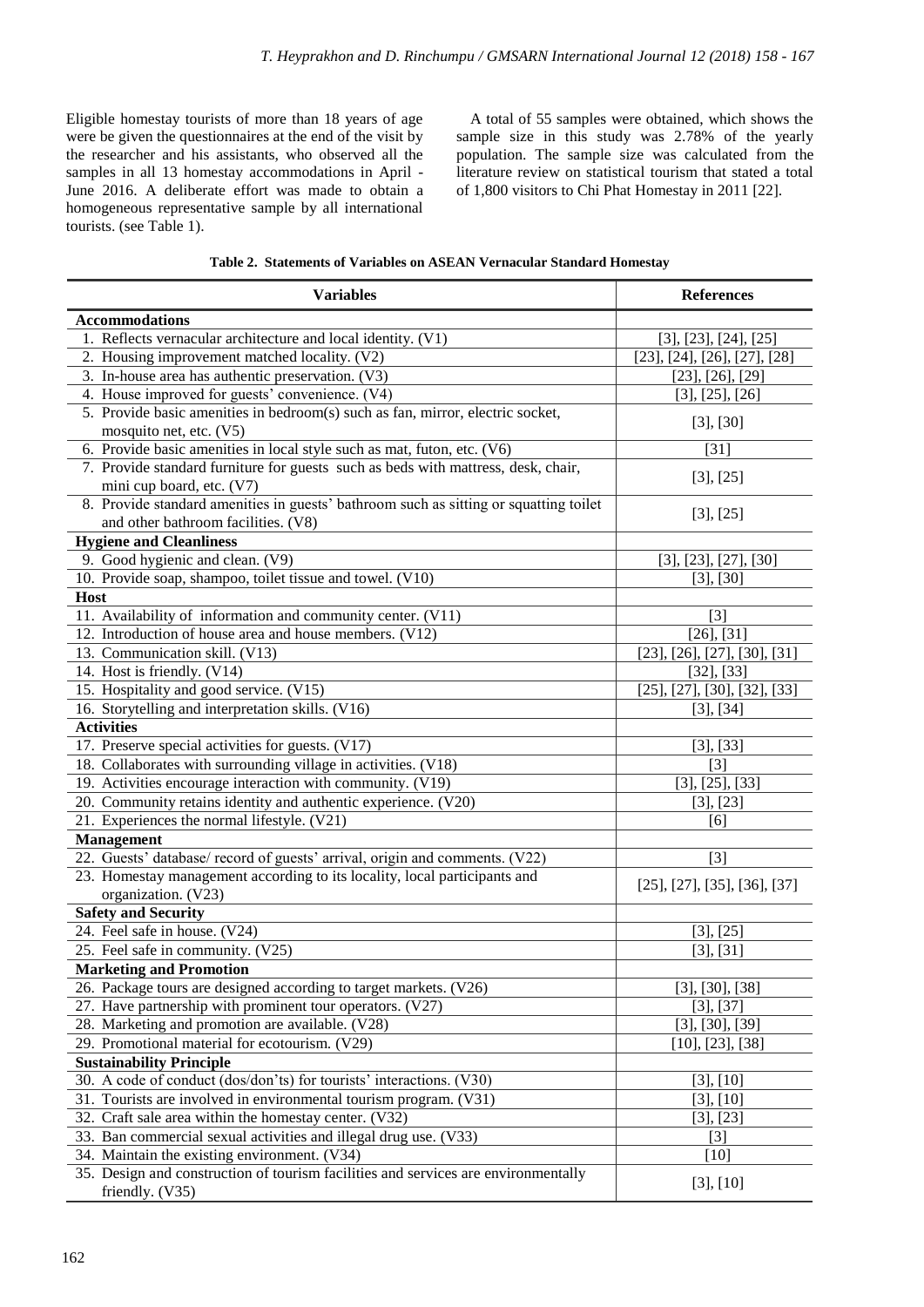## *Measurement of Construct*

### *The Questionnaire*

The questionnaire, comprising two sections, was designed to analyze domestic tourists' perceived value on the ASEAN vernacular standard homestay towards Chi Phat homestay. Section 1 enquired about basic background data on the domestic homestay tourists at this destination: gender, age, country of origin, travel companion, number of visits, length of stay, and their average expense per day. Section 2, the variables were categorized into the main construct of the nine-criteria of the ASEAN Homestay Standard 2015, including its requirements, basic elements and other variables from the literature review as the success factors in the content of the ASEAN vernacular standard homestay that were assessed in terms of tourists' perceived value. The assessed variables are shown in Table 2.

Given the nature of the ASEAN standard homestay in vernacular tourism, which differs from the other type of main standard homestays, extraordinary effort was put into the development of the measurement items, especially in terms of the standard"s requirements for convenience, the authentic way of life and the vernacular physical housing were set to be the observed variables.

Five panels of experts included representatives of ASEAN National Tourism Organizations, the ASEAN homestay standard preparation team were then consulted to refine and edit the initial 48 items for content validity. This process resulted in the elimination of thirteen of the items because three or more of the experts felt that they were repetitive. After incorporating the experts' comments a final pretest of the 35-item scale was administrated to a group of tourism graduate students before being administered to the sample. The clarity of the questions and items was explicitly discussed with the respondents. Consequently, a few corrections and adjustments were made to the wording and the arrangement of the questions.

A total 57 questionnaires were collected. Two questionnaires were excluded because of excessive missing data. A six point Likert type response scale [40], which ranged from 1-strongly disagree to 6-strongly agree, was used. A six point scale is used to produce a forced choice in measurements which are more useful for evaluating traits within an individual [41] with experience [42], as the homestay tourists in this study who completely experience at least one night in a vernacular homestay program. Descriptive statistics on the sample respondents are present in Table 1. The constructs of perceived value of the vernacular homestay tourism were measured for a number of observed variables. Exploratory factor analysis was performed for the purpose of reducing the number of variables. Confirmatory factor analysis using a structural equation model (SEM) was performed on the sample size of 55 observations.

Given the main purpose of this study, the SEM procedure was an appropriate method for evaluating how well a proposed conceptual model that contains observed indicators and hypothetical constructs explains or fits the collected data [43]. The ASEAN homestay standards' indicators, in addition to the vernacular accommodations and activities of research constructs as the factors' characteristics in the proposed model of tourists" perception of the value on ASEAN standard homestay, were tested with LISREL 9.2 Student version. The maximum likelihood (ML) technique, which has been widely used in SEM research, was applied in this study as the assumption of multivariate normality of the study data was confirmed.

### **7. ANALYSIS AND RESULTS**

# *Exploratory Factor Analysis*

The exploratory factor analysis (EFA) with Varimax of the rotation was conducted to identify the underlying dimensions of the perceived value scale. The analysis suggested that there were six underlying dimensions of perceived value. The total variance extracted by the five factors was 74.34% with the Kaiser-Meyer-Olkin value  $=$ 0.787, which was more than 0.5 and close to 1.00, and Bartlett's test of sphericity was significant at the  $\rho =$ 0.000 level. All of the items retained for the analysis generally had communalities of greater than 0.4. Five items with factor loadings of less than 0.4 were considered for deletion or to be put in a suitable dimension and 35 items were retained for further analysis.

**Table 3. Exploratory Factor Analysis Results**

| <b>Factors</b>                | <b>Factor</b><br><b>Loading</b> | Eigen-<br>value | <b>Varianc</b><br>$e\%$ |  |
|-------------------------------|---------------------------------|-----------------|-------------------------|--|
| <b>INTERAC</b>                |                                 | 14.677          | 41.934                  |  |
| <b>Host-Guest interaction</b> |                                 |                 |                         |  |
| V <sub>14</sub>               | 0.818                           |                 |                         |  |
| V15                           | 0.811                           |                 |                         |  |
| V <sub>12</sub>               | 0.776                           |                 |                         |  |
| V16                           | 0.760                           |                 |                         |  |
| V13                           | 0.740                           |                 |                         |  |
| <b>ACCOM</b>                  |                                 | 3.490           | 9.972                   |  |
| Accommodation                 |                                 |                 |                         |  |
| V <sub>3</sub>                | 0.808                           |                 |                         |  |
| V <sub>1</sub>                | 0.771                           |                 |                         |  |
| V <sub>24</sub>               | 0.618                           |                 |                         |  |
| V <sub>2</sub>                | 0.606                           |                 |                         |  |
| V <sub>25</sub>               | 0.595                           |                 |                         |  |
| V <sub>21</sub>               | 0.589                           |                 |                         |  |
| V20                           | 0.512                           |                 |                         |  |
| V <sub>4</sub>                | 0.500                           |                 |                         |  |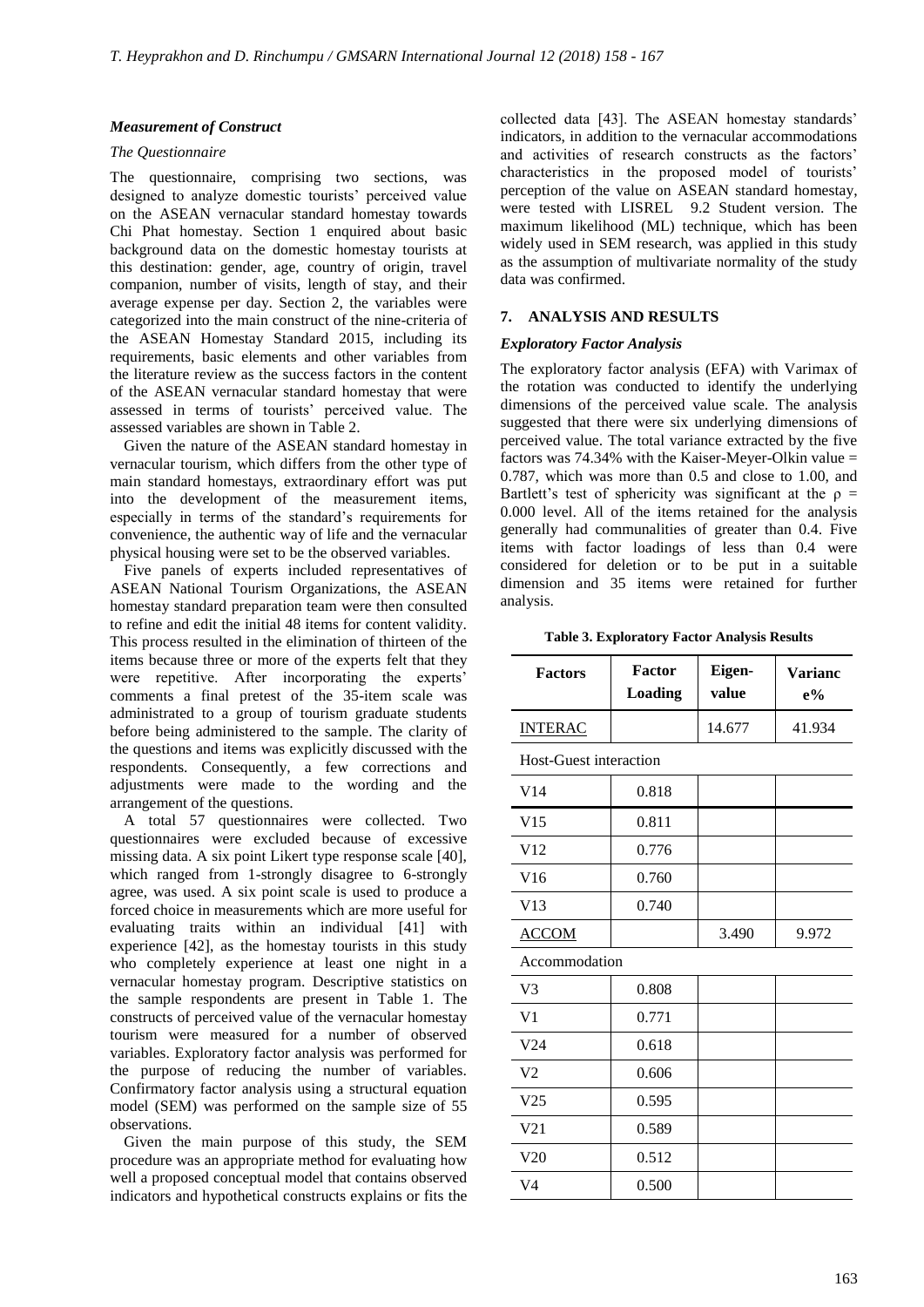| Table 3. Exploratory Factor Analysis Results (cont.) |  |  |  |  |
|------------------------------------------------------|--|--|--|--|
|------------------------------------------------------|--|--|--|--|

| <b>Factors</b>                     | <b>Factor</b><br>Loading | Eigen-<br>value | <b>Variance</b><br>$\frac{6}{9}$ |  |  |  |
|------------------------------------|--------------------------|-----------------|----------------------------------|--|--|--|
| <b>MANAGE_M</b>                    |                          | 2.696           | 7.702                            |  |  |  |
| Management: marketing              |                          |                 |                                  |  |  |  |
| V26                                | 0.858                    |                 |                                  |  |  |  |
| V27                                | 0.858                    |                 |                                  |  |  |  |
| V22                                | 0.797                    |                 |                                  |  |  |  |
| V28                                | 0.783                    |                 |                                  |  |  |  |
| V <sub>32</sub>                    | 0.669                    |                 |                                  |  |  |  |
| V29                                | 0.546                    |                 |                                  |  |  |  |
| <b>AMEN</b>                        |                          | 2.044           | 5.839                            |  |  |  |
| Amenities                          |                          |                 |                                  |  |  |  |
| V8                                 | 0.835                    |                 |                                  |  |  |  |
| V <sub>9</sub>                     | 0.776                    |                 |                                  |  |  |  |
| V <sub>5</sub>                     | 0.769                    |                 |                                  |  |  |  |
| V <sub>7</sub>                     | 0.743                    |                 |                                  |  |  |  |
| V8                                 | 0.586                    |                 |                                  |  |  |  |
| V <sub>6</sub>                     | 0.467                    |                 |                                  |  |  |  |
| <b>ACTI</b>                        |                          | 1.796           | 5.131                            |  |  |  |
| Activities                         |                          |                 |                                  |  |  |  |
| V18                                | 0.834                    |                 |                                  |  |  |  |
| V19                                | 0.814                    |                 |                                  |  |  |  |
| V31                                | 0.697                    |                 |                                  |  |  |  |
| V30                                | 0.672                    |                 |                                  |  |  |  |
| V17                                | 0.576                    |                 |                                  |  |  |  |
| <b>MANAGE S</b>                    |                          | 1.315           | 3.757                            |  |  |  |
| Management: social and environment |                          |                 |                                  |  |  |  |
| V35                                | 0.795                    |                 |                                  |  |  |  |
| V34                                | 0.750                    |                 |                                  |  |  |  |
| V <sub>23</sub>                    | 0.649                    |                 |                                  |  |  |  |
| V33                                | 0.592                    |                 |                                  |  |  |  |
| V11                                | 0.414                    |                 |                                  |  |  |  |
| <b>Total Variance</b>              | $\frac{0}{0}$            |                 | 74.335                           |  |  |  |

From the Varimax-rotated factor matrix, six factors representing 74.335% of the explained variance were extracted from the 35 variables. The dimensions were considered in the analysis:

- 1. Host-guest interaction (INTERAC)
- 2. Accommodation (ACCOM)
- 3. Management: Marketing (MANAGE\_M)
- 4. Amenities (AMEN)
- 5. Activities (ACTI)
- 6. Management: Social and Environment (MANAGE\_S)

#### *Confirmatory Factor Analysis*

According to the six-factor model of the ASEAN vernacular standard homestay perceived value, the factor that showed the highest level was management: social (mean  $= 4.93$ , SD  $= 0.91$ ), followed by accommodation (mean = 4.87,  $SD = 0.77$ ). The relationships among factors ranged from  $0.35 - 0.68$ , with the highest correlation between management (social and environment) and activities, followed by management (social and environment) and accommodation.

#### **Table 4. Mean, Standard Deviations (SD) and Correlations among Factors**

| Factor      | <b>Correlation Coefficient</b> |          |          |          |          |      |
|-------------|--------------------------------|----------|----------|----------|----------|------|
|             | 1                              | 2        | 3        | 4        | 5        | 6    |
| 1. ACCOM    | 1.00                           |          |          |          |          |      |
| 2. INTERAC  | $0.64**$                       | 1.00     |          |          |          |      |
| 3. MANAGE M | $0.48**$                       | $0.35**$ | 1.00     |          |          |      |
| 4. MANAGE S | $0.67**$                       | $0.65**$ | $0.45**$ | 1.00     |          |      |
| 5. AMEN     | $0.61**$                       | $0.47**$ | $0.54**$ | $0.49**$ | 1.00     |      |
| 6. ACTI     | $0.56**$                       | $0.57**$ | $0.48**$ | $0.68**$ | $0.43**$ | 1.00 |
| Mean        | 4.87                           | 4.61     | 4.09     | 4.93     | 4.40     | 4.39 |
| SD          | 0.77                           | 1.11     | 1.14     | 0.91     | 1.05     | 0.98 |

The goodness of fit for the model was assessed using Chi-square statistics, CFI, RMSEA, RMR, GFI and AGFI. Acceptable fit was judged according to the criteria recommended by Hu and Bentler [44]: CFI values greater than or equal to 0.95 and RMSEA and SRMR values less than or equal to 0.06 and 0.08, respectively. In addition, as recommended by Hair, Adderson, Tatham & Black [45]: CFI, GFI and AGFI values greater than 0.90 and RMSEA values less than 0.08.

From the result for the confirmatory factor analysis (CFA) by the SEM method, it was found that the ASEAN vernacular standard homestay perceived value factor structure had an acceptable fit to the data (see Table 5).

All factor loadings were statistically significant, with the highest loading on host-guest interaction ( $\lambda = 0.85$ ), followed by management (social and environment) ( $\lambda$  = 0.77), activities ( $\lambda = 0.74$ ), amenities ( $\lambda = 0.67$ ), management (marketing) ( $\lambda = 0.63$ ) and accommodation  $(\lambda = 0.62)$ . The item of the constructed reliability was also significant, and ranged from  $0.31 - 0.66$  (see Table 5 and Figure 3).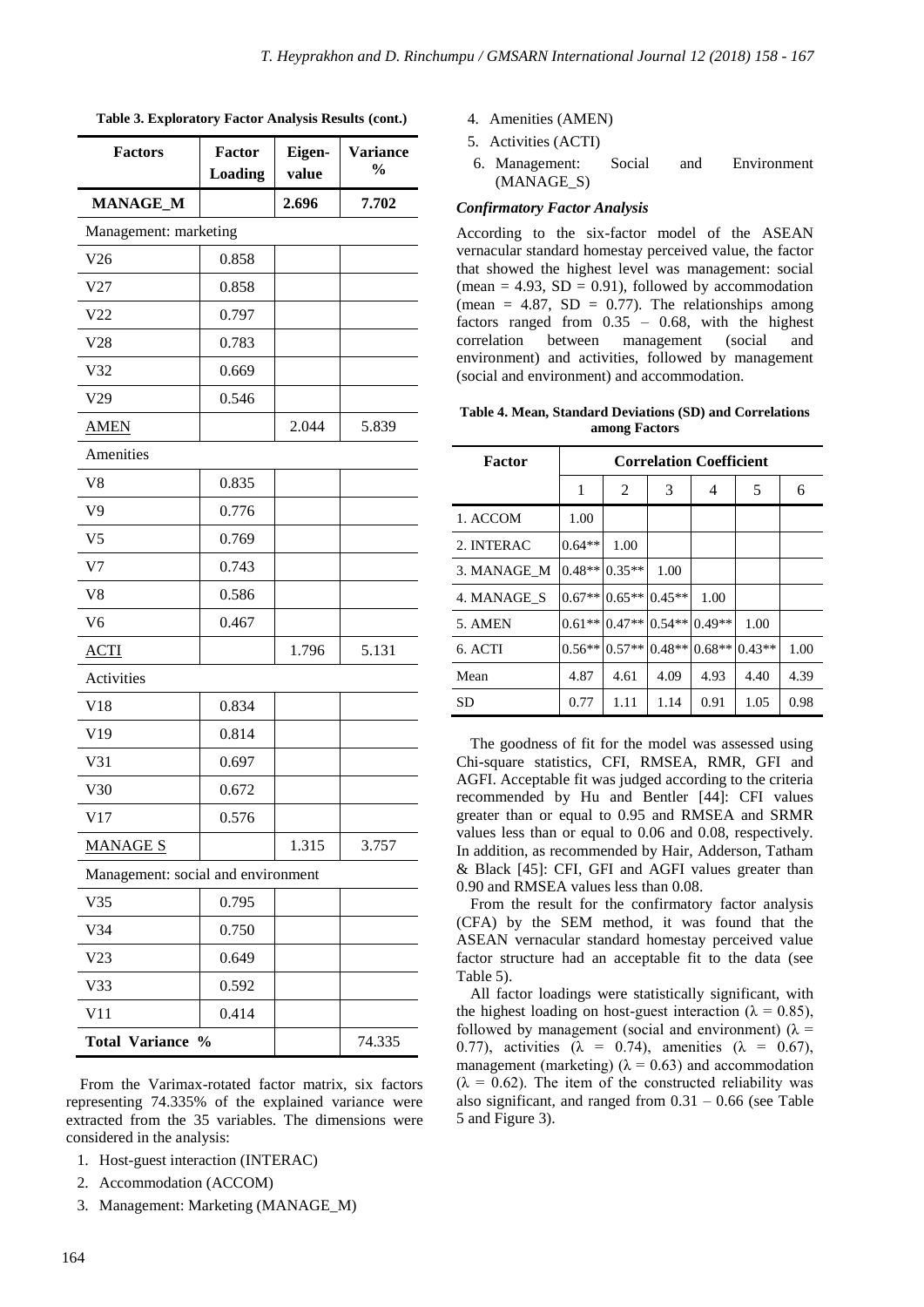| <b>Factors</b> | λ    | SЕ   | t    | ${\bf R}^2$ |
|----------------|------|------|------|-------------|
| 1. ACCOM       | 0.62 | 0.09 | 6.90 | 0.66        |
| 2. INTERAC     | 0.85 | 0.13 | 6.34 | 0.58        |
| 3. MANAGE M    | 0.63 | 0.15 | 4.17 | 0.31        |
| 4. MANAGE S    | 0.77 | 0.10 | 7.32 | 0.71        |
| 5. AMEN        | 0.67 | 0.13 | 4.96 | 0.40        |
| 6. ACTI        | 0.74 | 0.12 | 6.20 | 0.56        |
|                |      |      |      |             |

**Table 5. Results of Confirmatory Factor Analysis of a Scale Measuring ASEAN Vernacular Standard Homestay Perceived Value**

Chi-square = 7.81, df = 8, p-value = 0.452, GFI =  $0.95$  $AGFI = 0.88$ , CFI = 1.00, NFI = 0.97, RMSEA = 0.00  $RMR = 0.036$ ,  $SRMR = 0.037$ 



**Fig. 3. Constructed Validity of ASEAN Vernacular Standard Homestay Perceived Value (PV) in Cambodian Homestay.** 

This knowledge of the perceived value on ASEAN vernacular standard homestay in Cambodia was examined further by looking at the importance of each value dimension from the perspective of tourists in the eligible majority. The overall perceived value was incorporated as the dependent variable and significantly determined by six dimensions obtained from the above analysis (see figure 3). In order of importance, it was found in the construct validity of a measurement scale, the most important dimension that influenced the tourists" perceived value was host-guest interaction (INTERAC)  $\lambda = 0.85$ ,  $R^2 = 0.58$  followed by management: social and environment (MANAGE S)  $\lambda$  = 0.77,  $R^2 = 0.71$ ; activities (ACTI)  $\lambda = 0.74$ ,  $R^2 = 0.56$ ; amenities (AMEN)  $\lambda = 0.67$ ,  $R^2 = 0.40$ ; management: marketing (MANAGE M)  $\lambda = 0.63$ ,  $R^2 = 0.31$  and accommodation (ACCOM)  $\lambda = 0.62$ ,  $R^2 = 0.66$ .

The result indicated that, in Cambodia, the ASEAN vernacular standard homestay experience, the experiential value and the functional value were important. Seeing that on the experiential value, the most significant internal observable factor was host-guest interaction followed by activities, meanwhile, functional value, the most significant internal observable factor was management: social and environment followed by amenities, management: marketing and accommodation, and there was some covariance in the error between management: marketing and amenities.

All managerial elements should be propelled in a certain direction in accordance with the managerial policy by the locality. In order to sustain, the local government, local leader and the local community have to play their roles by giving support and participating in the development of the vernacular homestay program.

## **8. CONCLUSION**

This study has extended the existing knowledge of the homestay tourist perceived value [46] into a specific context of special interest tourism focusing on the ASEAN vernacular standard homestay tourism in Cambodia. The main objective of this study was to investigate the construct validity of a measurement scale for tourists' perceived value on the ASEAN vernacular standard homestay in Chi Phat community based ecotourism, Koh Kong province, Cambodia. The validity testing results for the measurement model show that the model itself contains construct validity and is workable as its measurement follows the empirical data. The observed variable with the highest loading was hostguest interaction (experiential value), followed by management: social and environment (functional value), activities (experiential value), amenities (functional value), management: marketing (functional value) and accommodation (functional value) which had loadings that were similarly in the high range among the constructed variables and constructed reliability.

This finding is consistent with a previous study [46] in three Malaysia standard homestays which found that the experiential dimensions were clearly prominent as affective aspects in the ASEAN homestay tourism experience. Jamal et al. [46] found that experiential value (host-guest interaction) and experiential value (activity, culture and knowledge) were important. Likewise for functional value (establishment), the meaning of establishment"s observable factors was close to functional value's accommodation and management aspect in this study. The stakeholders in tourism acknowledge the significant of the tourists" perceived value [14], [19], [46] and recognize that tourists who visit homestay villages are not the typical tourists, most homestay tourists expect a form of tourism that provides the tourist experience of life in a traditional village [6]. Especially in a vernacular homestay as the real tourism niche, this study adopted a multi-dimensional approach to perceived value and tested the influence of both experiential and functional dimensions on the homestay tourists from their visit and experience in the ASEAN vernacular standard homestay context in remote tourism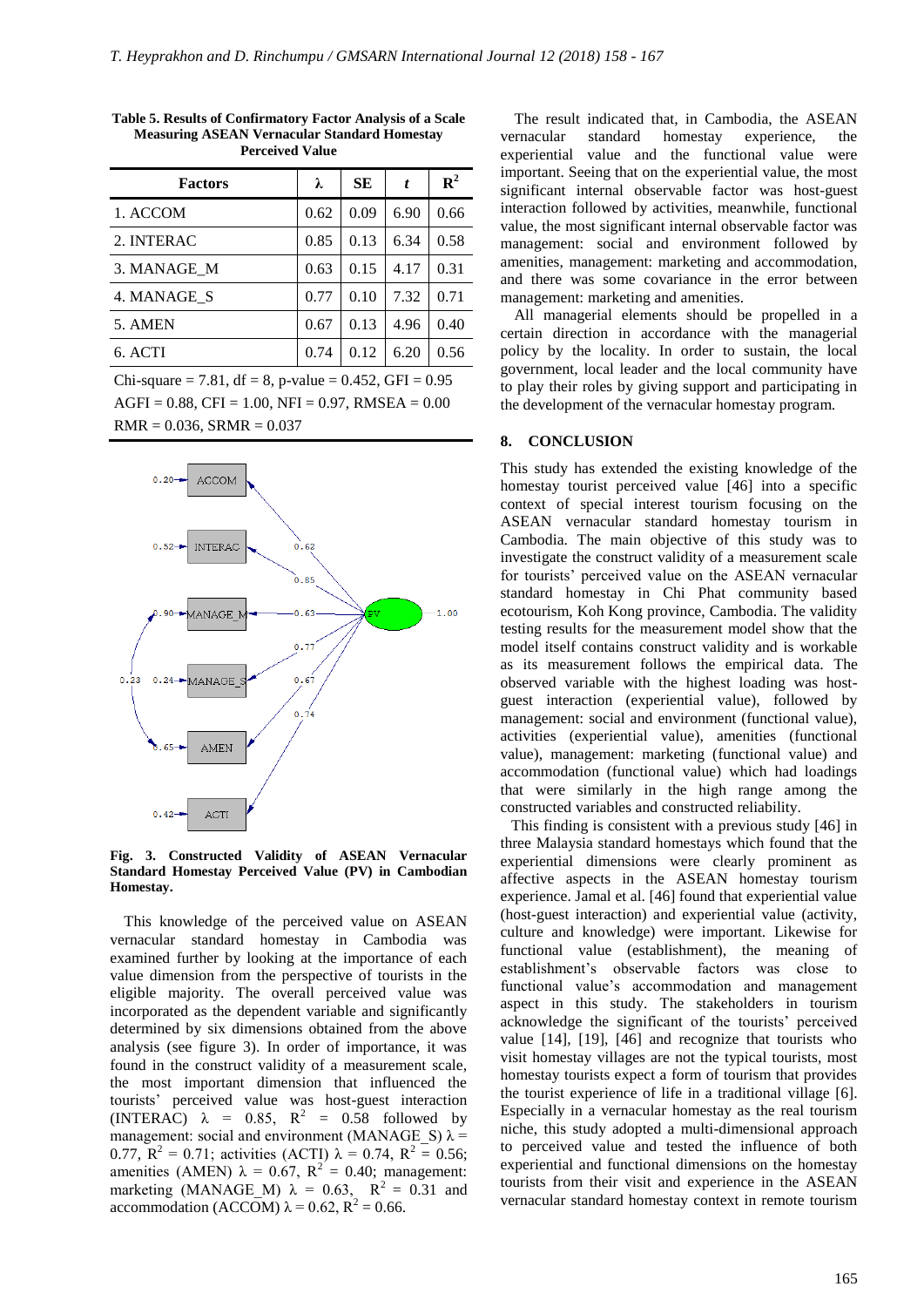area in Cambodia.

It was found that tourists' perceived value in the efficient aspects can be the factors that may affect the growth of demand at a micro level [46]. As the hostguest interaction and activities in experiential value and also accommodation, amenities, management in social and environment aspect and management in marketing aspect in functional values are in high range important. Homestay leader, marketer, partnership coordinator and other staff in the managerial level should continue to emphasize value in terms of professionalism by using the tourism strategy. Effective strategic planning by local people could be adapted in the multi-dimension of tourists" perceived values with their local resources. Highlighting such affective dimensions is critical to preserve the authenticity [24], [38] of the cultural landscape, and vernacular houses as valuable accommodations for tourists in the ASEAN vernacular standard homestay.

#### **REFERENCES**

- [1] Heneghan, M. 2002. Structures and processes in rural tourism. In *Proceedings of Signposts to Rural Change: Rural Development Conference 2002.*Tullamore, Ireland, 12 February. Dublin: Rural Economy Research Centre.
- [2] ASEAN Secretarait. 2011. *ASEAN Tourism Strategic Plan 2011-2015.* Jakarta: The ASEAN Secretarait.
- [3] ASEAN Secretarait. 2016. *ASEAN Homestay Standard.* Jakarta: The ASEAN Secretarait.
- [4] Ministry of Tourism and Culture Malaysia. 2013. *ASEAN Homestay Standard Assessment Form*. Paper presented at themeeting of ASEAN Homestay Standard meeting, Penang, Malaysia.
- [5] Chatchakul, N. 2014. *Tourism Industrial*. Bangkok: Chulalongkorn University Press.
- [6] Lui, A. 2006. Tourism in rural area. *Tourism Management,*27: 878-889.
- [7] Waterson, R. 2009. *The living house: an anthropology of architecture in south-east Asia*. Singapore: Tuttle Publishing.
- [8] Rudofsky, B. 1987. *Architecture without architects*. New Mexico: University of New Mexico Press.
- [9] Sarou, L. (2009). Livelihood strategies amongst indigenous peoples in the central Cadamom Protected Forest, Cambodia. (RSIS working paper no. 180. S.) Nanyang: Rajaratnam School of International Studies, Nanyang Technological University.
- [10] Reimer, J. K. and Walter, P. 2013. How do you know it whren you see it? Community-based ecotourism in the Cardamom Moutains od southwestern Cambodia.*Tourism Management* 34: 122-132.
- [11]Cohen, E. 1988. Authenticity and commodation in tourism.New York: Pergamon.
- [12]Oliver, P. 2003. Dwellings: the vernacular house worldwide. New York: Phaidon Press Inc.
- [13] Lee, J.S.; Lee, C.K. and Choi, Y. 2011. Examining therole of emotional and functional values in festival

evaluation. *Journal of Travel Research*, 50(6): 685- 889.

- [14] Prebenson, N.K.; Woo, E.; Chen, J.S. and Uysal, M. 2013.Motivation and involvement as antecedents of the perceived value of the destination experience. *Journal of Travel Research*, 52(2): 253-264.
- [15]Zeithaml, V.A. 1988. Consumer perceptions of price, quality and value: a means-end model and synthesis of evidence. *Journal of Marketing*, 52(July): 2-22.
- [16]Sanchez-Fernandez, R. and Iniesta-Bonillo, M.A. 2006. The concept of perceived value: a systematic review of the research. *Marketing Theory*, 7(4): 427- 451.
- [17]Spiteri, J. M. and Dion, P.A. 2004. Customer value, overall satifaction, end-user loyalty and market performance in detail intensive industries. *Industrial Marketing Management*, 33: 675-687.
- [18]Gallarzar, M.G. and Saura, I.G. 2006. Value dimensions, perceived value, satisfaction and loyalty: an investigation of university students' travel behaviour. *Tourism Management*, 27: 437- 452.
- [19] Ortiz, C.M.S.; Jamilena, D.M.F. and Gacia, J.A.C. 2014. Overall perceived value of a tourism service delivered via different media: a cross-cultural perspective. *Journal of Travel Research*, doi: 1.1177/0047287514535844: 1-18.
- [20]Ministry of Tourism and Sports of Thailand. 2010. ASEAN homestay directory 2010. Bangkok: (n.p.)
- [21]ASEAN Secretariat. (2015). Community-based tourism. Retrieved on December 11, 2015 from [http://www.aseantourism.travel/explore/sub/culturea](http://www.aseantourism.travel/explore/sub/cultureandheritage/community-based-tourism) [ndheritage/community-based-tourism.](http://www.aseantourism.travel/explore/sub/cultureandheritage/community-based-tourism)
- [22]Kakda, K. (2012). Symbiosis between agriculture and community-based ecotourism: towards agrotourism product diversification Chi Phat commune, Thmor Bang district, Koh Kong province, the Kingdom of Cambodia. (Masater's thesis). Tokyo: Graduate School of Frontier Sciences, The University of Tokyo.
- [23]Mercek, I.C. (2012). Homestay as livelihood strategies in rural economies: the case of Johar Valley Utttarakhand India. (Master thesis). Retrieved on April 12, 2016 from [http://dlib.lib.washington.edu](http://dlib.lib.washington.edu/) /researcheorks/bitstream/handle/1773/21845/Macek \_washington\_0250O\_10331.pdf?sequence=1&isAll owed=y
- [24]Mura, P. 2015. Perceptions of authenticity in a Malaysian homestay – narrative analysis. *Tourism Management*, 51: 225-233.
- [25]Subash, T. 2014. Homestay an instrument for community based tourism development in Kelara. *Tacful Management Research Journal*, 2(7): 1-8.
- [26]Lynch, P.A. 2005. Sociological impressionism in a hospitality contect. *Annual of Tourism Research*, 23(3): 527-548.
- [27] Peaty, D. 2010. Community based tourism in the Indian Himalaya: homestays and lodges. *Journal of Ritsumeikan Social Sciences and Humanities,* (2): 25-44.